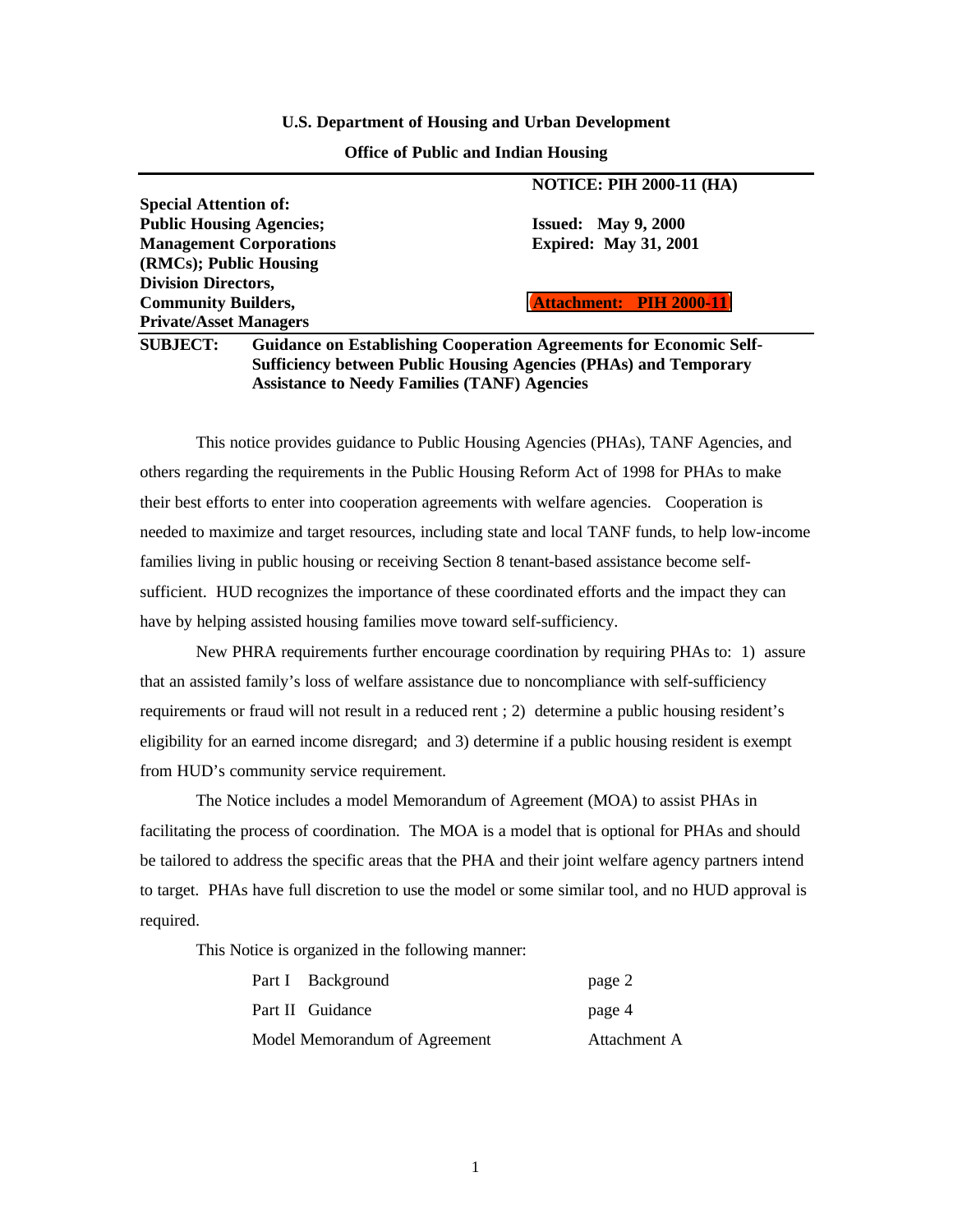### **PART I. BACKGROUND**

In October, 1998 President Clinton signed into law the Quality Housing and Work Responsibility Act (hereinafter referred to as "PHRA," the Public Housing Reform Act), which reformed federal housing assistance programs. PHRA is the largest overhaul of the public housing and Section 8 voucher and certificate programs since their inception. Congress stated as its purpose the promotion of homes that are affordable to low-income families in safe and healthy environments. Two of the ways Congress identified to accomplish this purpose are as follows:

- facilitating mixed income communities and decreasing concentrations of poverty in public housing; and
- creating incentives and economic opportunities for residents of dwelling units assisted by public housing agencies to work, become self-sufficient, and transition out of public housing and federally assisted dwelling units.

Increasing residents' income as a result of self-sufficiency efforts will assist in promoting deconcentration in public housing developments.

In 1996, President Clinton signed another historic law: the Personal Responsibility and Work Opportunity Reconciliation Act of 1996 (hereinafter referred to as "Welfare Reform"). This law dramatically reformed the nation's welfare system into one that requires work and mandates time limits for cash assistance. Welfare Reform also gave states the resources and tools needed to move families from welfare toward self-sufficiency.

The Public Housing Reform Act recognizes and builds upon Welfare Reform. It does this by requiring linkages between housing assistance and welfare/supportive services systems, providing incentives which reward work by public housing residents and reinforcing welfare system compliance actions which promote self-sufficiency and combat fraud.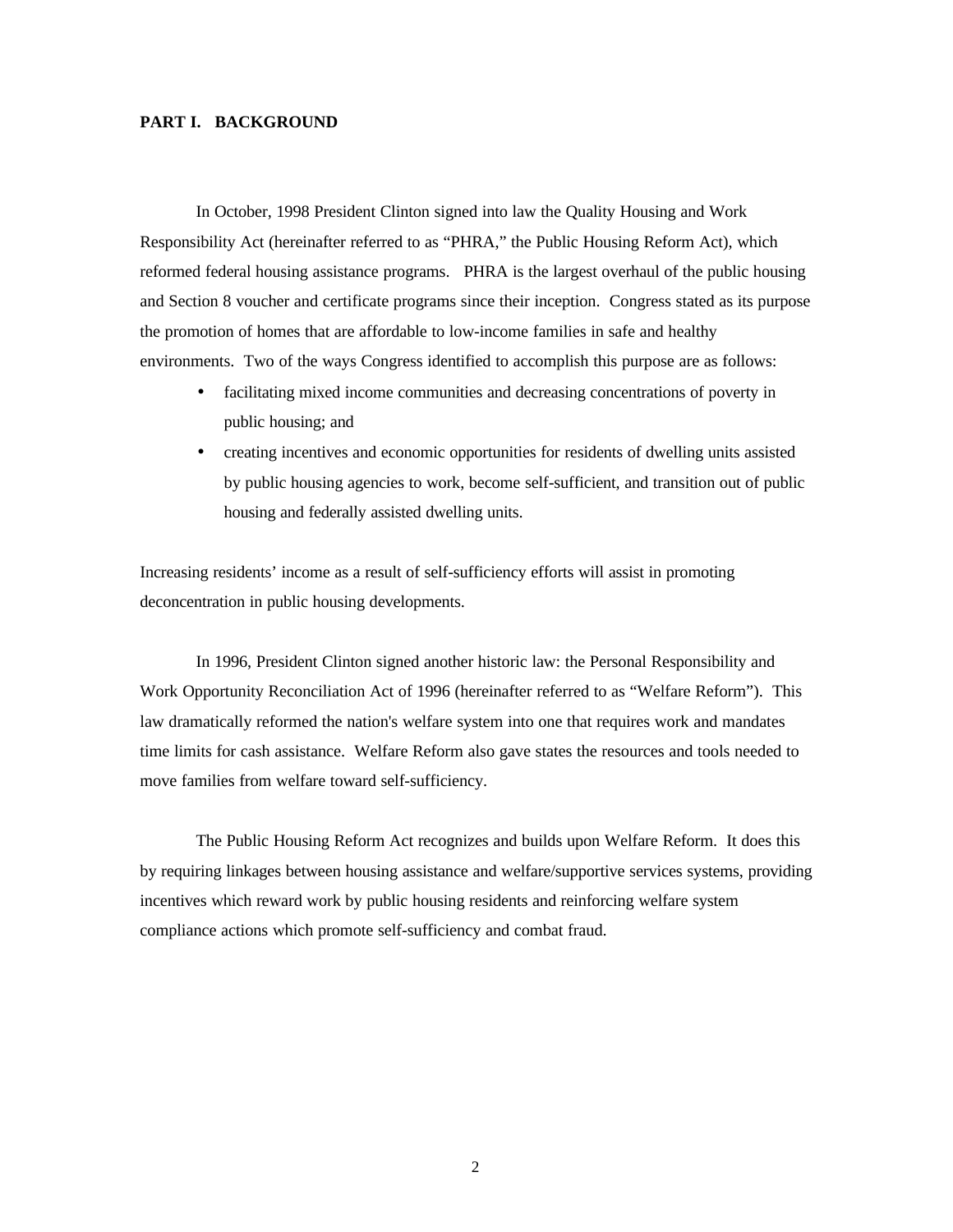PHRA places great importance on public housing providers finding innovative ways to address increasing the economic self-sufficiency of participating families. However, Congress did not require PHAs to become service providers, or to work toward participant self-sufficiency on their own.

While PHAs have valuable resources to devote to economic self-sufficiency programs, PHRA recognizes that the effort to foster self-sufficiency generally should be undertaken in collaboration with other public and private agencies where the promotion of self-sufficiency is the principal mission of such agencies. PHRA specifically directs PHAs to work with State or local welfare agencies in fostering resident self-sufficiency.

The efforts to move people to work through welfare reform with the support of housing assistance are clearly linked in PHRA's requirement that the agencies operating these programs work together. There is significant overlap between the recipients of Temporary Assistance for Needy Families ("TANF"), and families who receive housing assistance**.** Approximately one third of all assisted housing families with children (public housing residents and section 8 voucher program participants) receive TANF – just under 500,000 families total.

It is clear that if government agencies administering these programs can collaborate, the result can be more effective use of public resources, and greater success of program participants. PHRA contains the specific requirement that PHAs make their best efforts to enter into cooperation agreements with state and local welfare agencies to accomplish three goals:

- 1. Target services and assistance to families who receive welfare assistance and live in public housing or receive Section 8 tenant-based assistance;
- 2. Improve the delivery of assistance to low-income families receiving welfare and living in or receiving federal housing assistance, by transferring information to facilitate the administration of housing assistance in a manner that reinforces self-sufficiency; and
- 3. Reduce and discourage fraud and noncompliance with welfare self-sufficiency program requirements.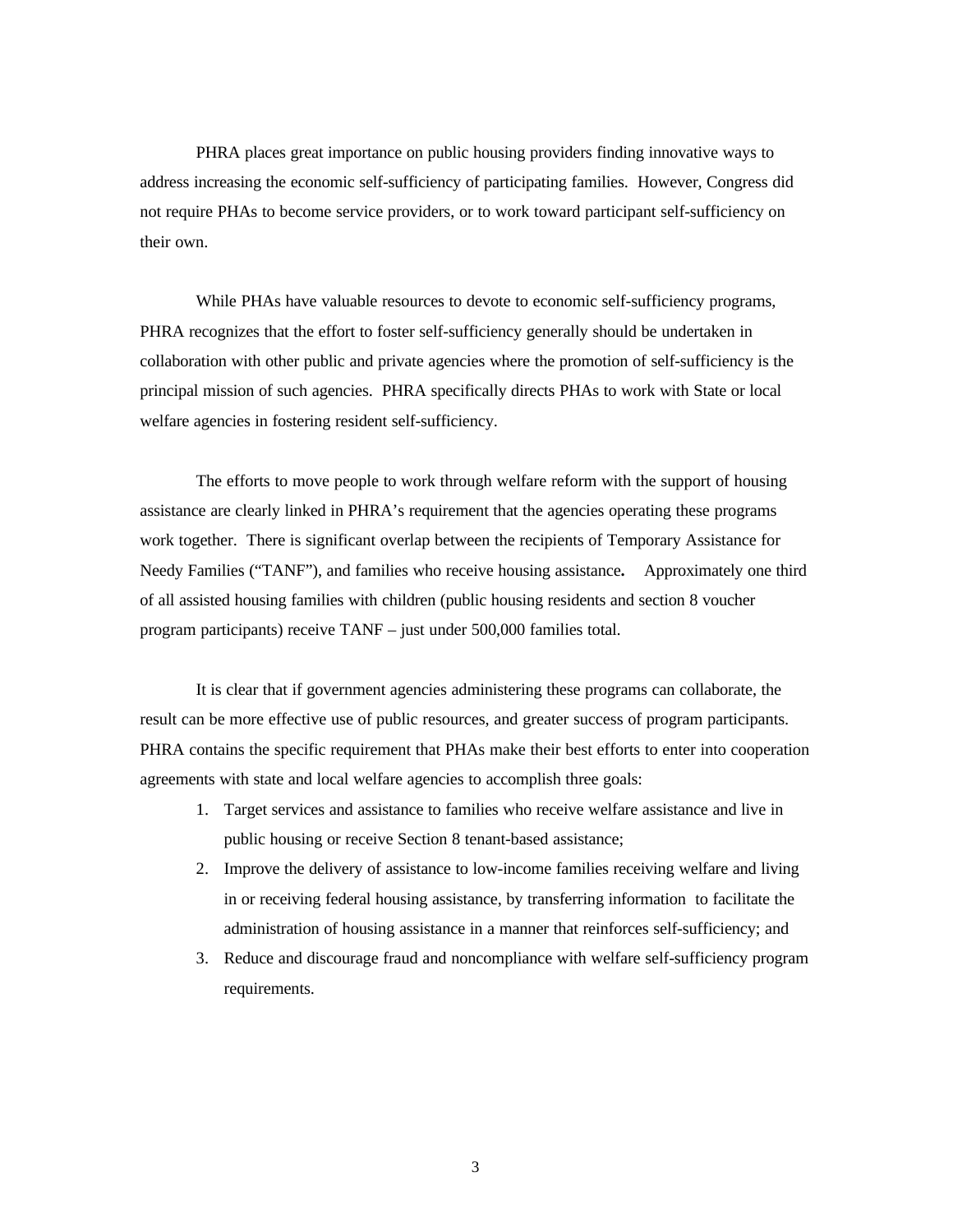#### **PART II. GUIDANCE FOR PHAS**

#### **STATUTORY REQUIREMENT FOR HOUSING AND WELFARE COLLABORATION**

As stated earlier, in addition to the requirement that PHAs make their best efforts to enter into cooperation agreements with local welfare agencies to target self-sufficiency related services, PHRA contains several specific provisions which necessitate the coordination efforts between housing and welfare agencies. (Final regulations can be found in the Admissions and Occupancy Final Rule published in the Federal Register on March 29, 2000 or at http://www.hud.gov/pih/legis/titlev.html. Efforts to implement these provisions described below should be included in the cooperation agreement**.**

**1. Mandatory Income Disallowance for Public Housing Residents - [PHRA, Sec. 508 (d)** and 24 CFR Sec. 960.255]. Persons in assisted housing who become employed are normally faced with an automatic increase in their rent. However, PHRA contains a provision which requires the PHA to exclude certain income for persons who were previously unemployed and who return to work, and thus to "make work pay" for public housing residents. The PHA must be able to:

- Determine eligibility for the disregard by obtaining written information from the local welfare agency regarding which residents receive, or have recently received welfare assistance.
- Determine whether to offer an Individual Savings Accounts instead of an earnings disregard. (Because many local welfare agencies also provide for saving accounts, PHAs should work with local welfare agencies to combine funds in these instances).

**2. Exemptions from Community Service Requirements for Public Housing** - [PHRA, Sec. 512 (a)(c)(2) and 24 CFR Sec. 960.600]. PHRA requires all adult members of families living in public housing to either contribute eight hours per month of community service within the community in which the family lives, or participate in an economic self-sufficiency program. Elderly persons, disabled persons, persons already working, persons exempt from work requirements under state welfare programs, or persons receiving assistance under state welfare programs are exempt from the requirement, The PHA must obtain written information from the local welfare agency to determine whether a resident is exempt from community service.

4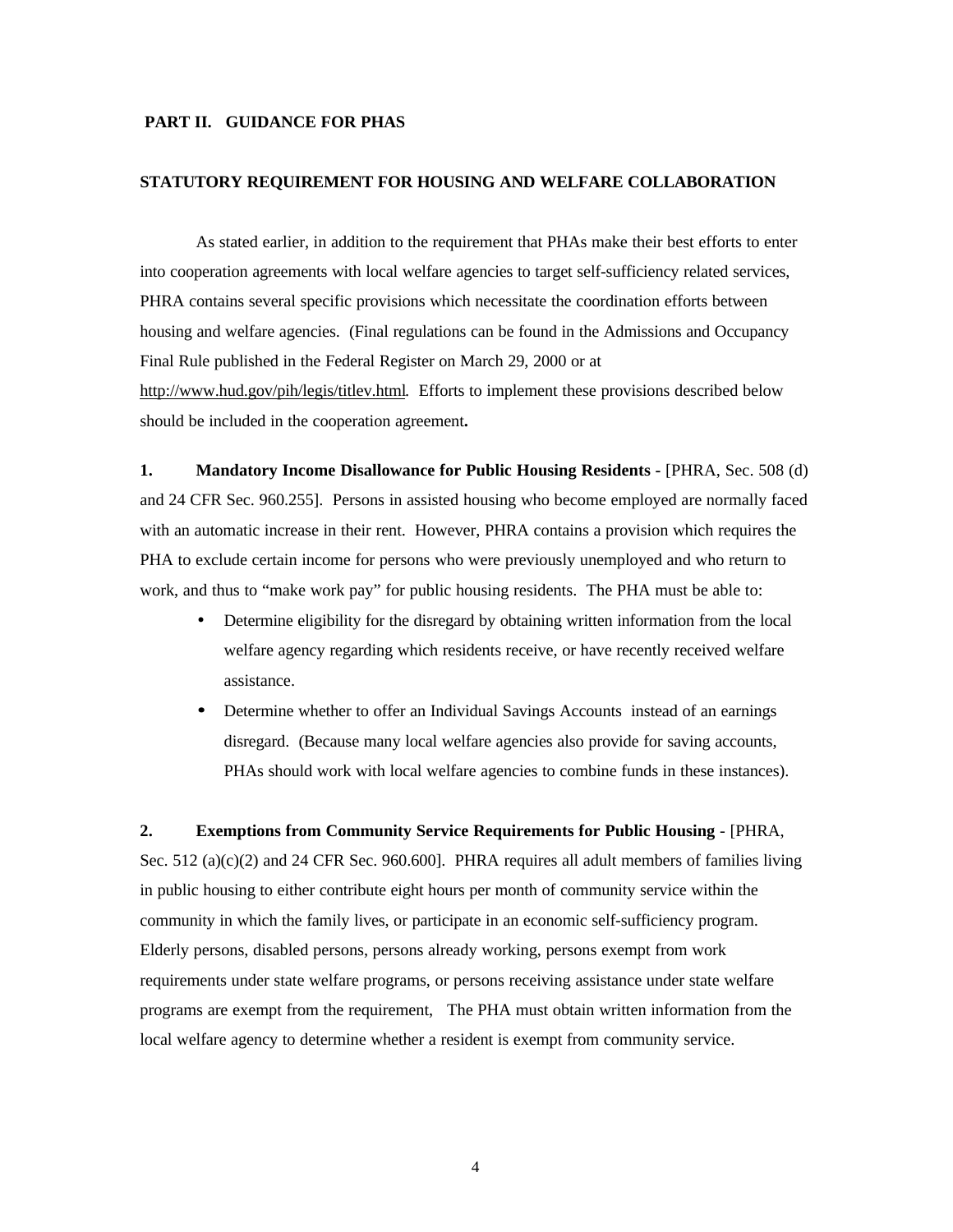**3. Welfare Reform Sanctions and Housing Assistance - [PHRA Sec. 512(d)(2)(A) and (3)** and 24 CFR 5.615]. If a public housing or Section 8 tenant-based family has had its welfare income reduced as a result of an act of fraud or a sanction under a welfare assistance program, based on the failure of any member of the family to comply with conditions of continued assistance requiring participation in an economic self-sufficiency program or imposing work requirements, the PHA must deny the family's request to reduce the rent. Before the PHA can carry out this provision, it must obtain written verification from the welfare agency regarding the amount and term of the reduction of benefits and the reason for such reduction.

#### **BENEFITS OF PHA/WELFARE COLLABORATION AND TARGETING OF FUNDS**

Congress intended PHAs and local welfare agencies to be jointly providing or coordinating the services necessary to promote economic self-sufficiency for families receiving federal housing assistance. Through targeting services to the residents of public housing and those who receive Section 8 tenant-based assistance, PHAs and the welfare agencies can assist these families in overcoming the obstacles to self-sufficiency, such as lack of child care, transportation, and job skills and training, as well as achieving efficiencies in their programs. This will also assist in addressing the critical problem of deconcentration of poverty in public housing.

- **1. Financial Considerations** Both PHAs and local welfare agencies have financial reasons to ensure that their clients are making the transition from welfare to work. These include:
- TANF families in public housing or receiving Section 8 tenant-based assistance will be faced with welfare time limitations.
- Loss of welfare assistance for public housing families means a loss in revenue for the PHA, as rents will decrease commensurate with the decrease of family TANF income. Conversely, PHAs will eventually benefit from rising tenant incomes.
- TANF agencies work to move people off the welfare rolls and into employment. States are rewarded for their success in four categories: job placement, job success (retention and earnings), biggest improvement in job placement and biggest improvement in job success.
- States may be sanctioned if the required percentage of families on welfare is not engaged in work activities.
- TANF income that would otherwise be spent on housing could be available to pay for employment-related costs, such as transportation and childcare.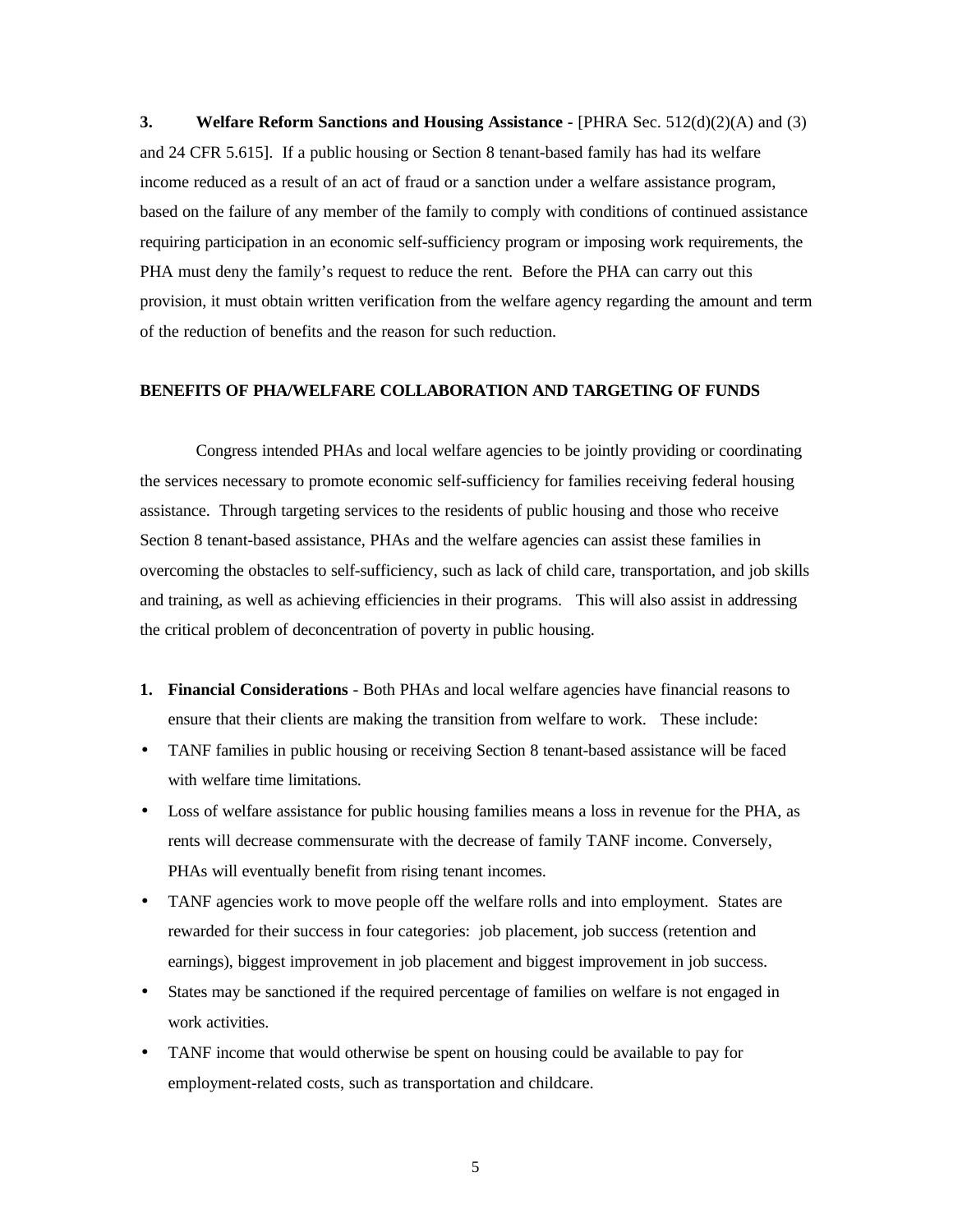**2. Opportunities in Assisted Housing Programs** – HUD programs and regulations offer many opportunities for welfare recipients living in public housing or receiving Section 8 tenant-based assistance:

- One central location a community center, for example, where TANF families living in public housing and service providers can come together to maximize the delivery of services. Also, a large number of families living at specific locations can be reached more easily.
- Earned income disregards, which allow for exclusions of certain types of income from the family's "income" for purposes of determining family contribution to rent.
- Resident Opportunity and Economic Self-Sufficiency Program (ROSS), which provides funding to PHAs, other housing entities, resident organizations, and nonprofits combined with public and private resources to enable public housing families achieve economic independence and self-sufficiency.
- Resident employment and training opportunities in construction, modernization, maintenance and administration at the PHA.
- Family Self-Sufficiency Program (FSS), which provides case management to public housing residents and Section 8 tenant-based recipients and uses local strategies and incentives such as interest-bearing escrow accounts for families who successfully complete the program.

**3. Opportunities with TANF Funds** - With respect to the welfare system, the TANF program offers a variety of opportunities to use federal and state funds to achieve the purposes of the program, and many states have substantial funds available. Detailed information on appropriate use of TANF funds can be found at: http://www/acf/dhhs.gov/programs/ofa, however, the range of activities beyond cash assistance includes:

- Self-sufficiency activities and services, job skills and training, educational expenses, English as a Second Language (ESL), literacy, transportation assistance, childcare assistance, mentoring and case management, housing counseling, moving expenses, security deposits and numerous other services that benefit low-income families.
- States can choose to spend TANF funds for services to assist a broad range of low-income families, not just those families currently on welfare, or those families that have received welfare assistance in the past.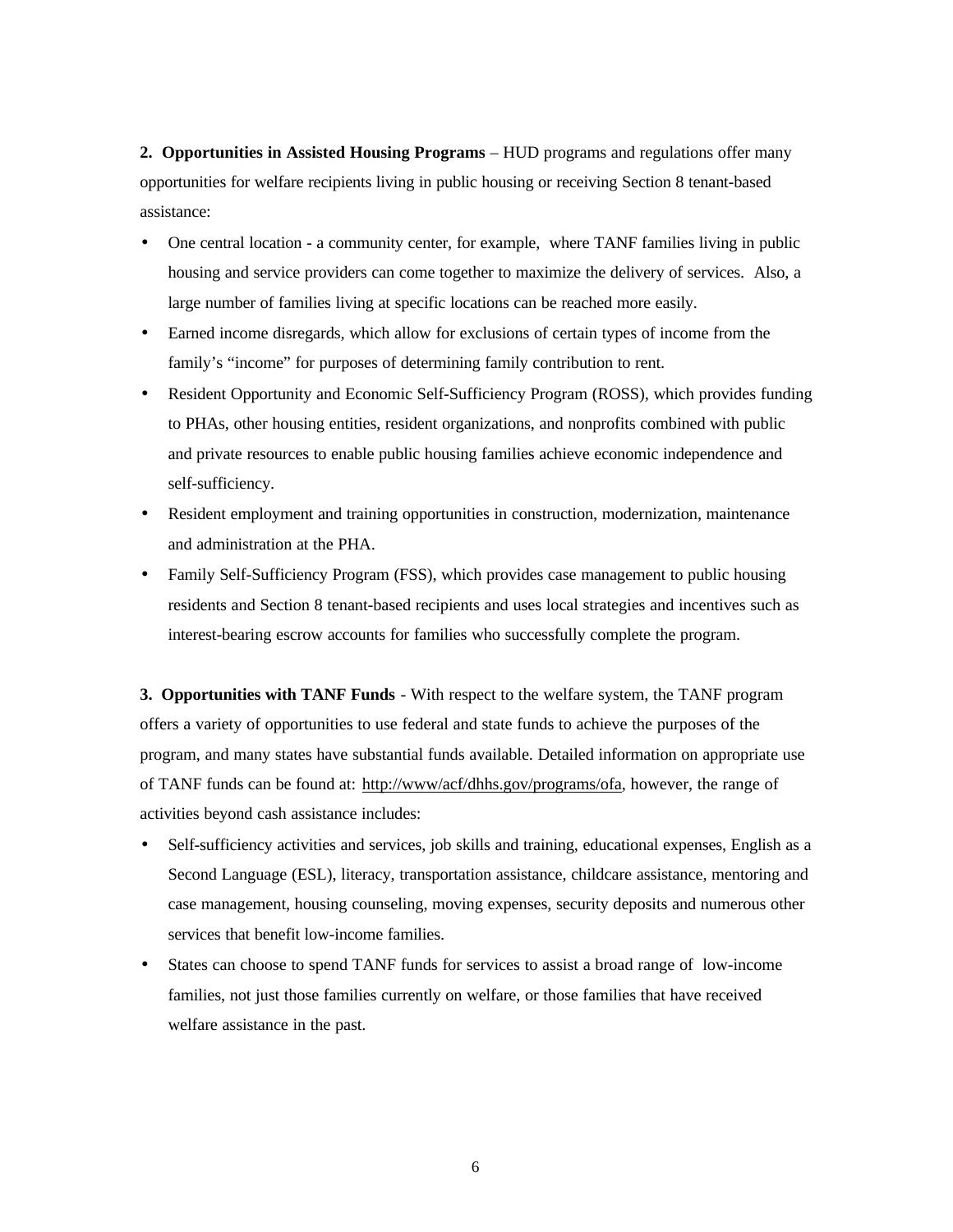#### **HELPFUL HINTS FOR IMPLEMENTING A COOPERATION AGREEMENT**

- **1. Targeting Services**  Both the PHA and the Welfare Agency should review the needs of their clients in order to determine what services should be jointly provided, and then the cooperation agreement can be used to implement programs that fill "gaps" in services. A process for minimizing common or duplicative services should be developed as well. It is important that each Agency identify the services and resources it is able to commit, and include these commitments in the MOA. The details regarding the type of service/resource, the number of eligible recipients to be served, the time period, etc., should be included. (See Attachment, MOA, Section A for examples of types of commitments).
- **2. Coordinating Delivery of Assistance and Services**. The PHA and the Welfare Agency should review their individual processes for providing services to their clients, including recruitment, application, intake and referral, in an effort to determine if there are ways to jointly streamline these processes and improve efficiency in service delivery. This could be done through joint intake/referral processes, use of staff, and access to services, as well as co-located or joint staff. These processes and the specific details of implementation should also be included in the MOA. (See Attachment, MOA, Section B for examples.)
- **3. Verification of Information**. The PHA must determine what information must be collected to carry out the PHRA provisions, and then the PHA and the Welfare Agency should jointly determine the procedure to be used to exchange this information. This procedure should include an identification of staff contacts, as well as dates, times and details regarding the use of information, including any limitations and confidentiality issues. (See Attachment, MOA, Section C).
- **4. Other Partnerships** Although this guidance focuses on cooperative agreements with local welfare agencies, PHAs are encouraged to enter into cooperative agreements with any State or local agencies which can assist in providing services which encourage self-sufficiency to assisted families. An example would be the services and resources available at the One-Stop Centers created by the Workforce Investment Act (WIA), which requires that job services, education, and training resources be presented to the community at one central location. One-Stops, if located in or near public or assisted housing (satellite offices), present a perfect opportunity to link PHA residents with services that assist in increasing self-sufficiency.

7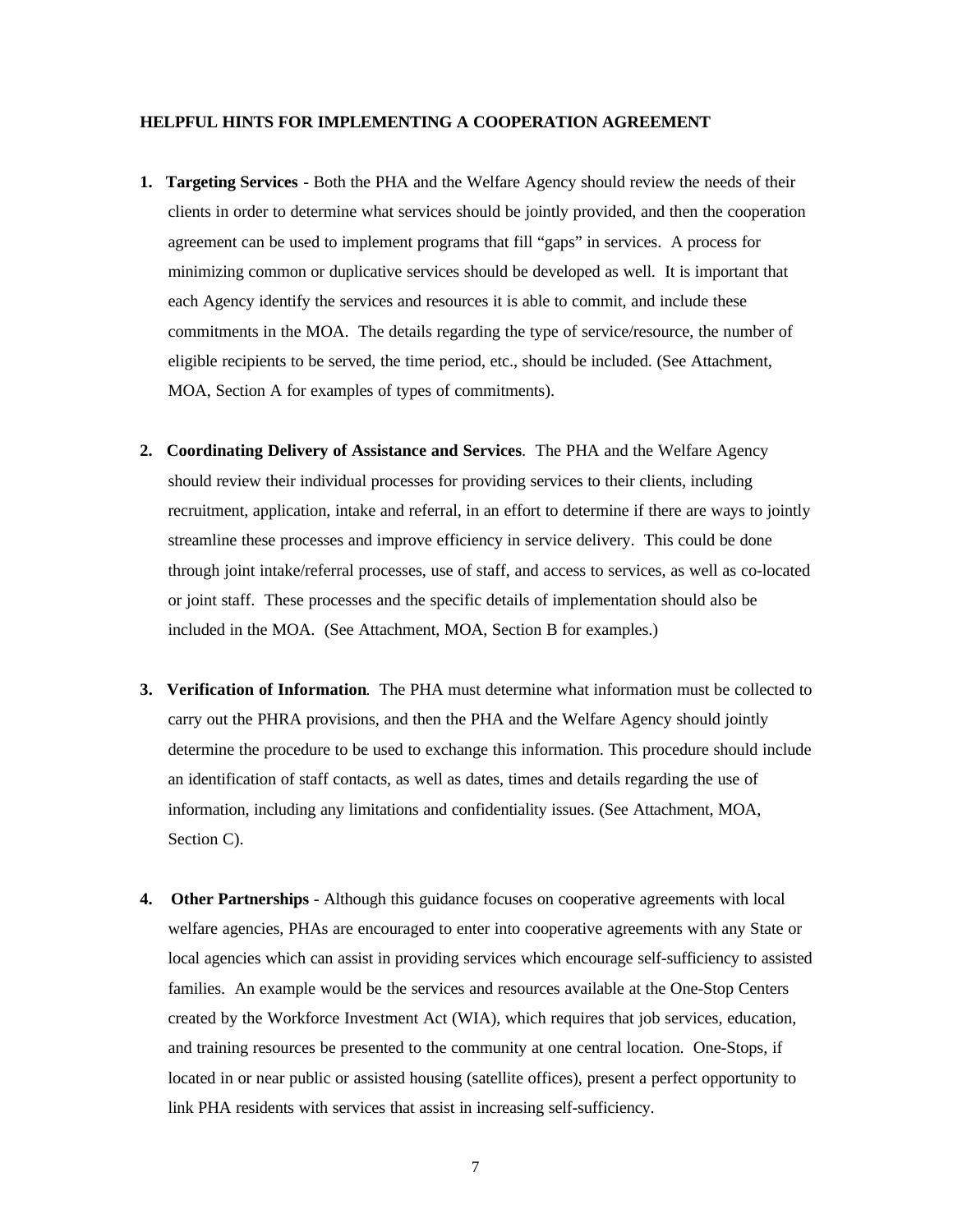PHAs involvement with One-Stops should be included in a cooperation agreement, and all partners and opportunities should be described. Additionally, where possible, PHAs should seek participation in the local Workforce Investment Boards to enhance a coordination effort between all involved parties and service providers and to ensure awareness of the opportunities, resources, and people that a PHA can bring to workforce activities. More information on WIA a list of current One-Stops and Workforce Investment Boards can be found at http://www.usworkforce.org. Additionally, PHAs should coordinate with Welfare-to-Work (WTW) grantees who are servicing similar populations.

### **ROLE OF PHAs AND HUD**

Since decisions as to how the additional TANF funds will be used may vary from state to state and in some cases, county to county, PHAs and other organizations should ensure that their state and local governmental entities are aware of the PHRA requirement, the joint (welfare agency and PHA) cooperation agreements and the housing assistance needs of public housing and voucher families in their community. HUD staff should assist PHAs in formulating these agreements and working with states and local agencies to make TANF funds available to assist families receiving housing assistance. The joint efforts between the PHA and its welfare agency partners can increase the economic self-sufficiency opportunities and reduce the dependence on welfare for public housing residents and voucher program families.

For additional information or assistance in establishing cooperation agreements, please contact your local HUD office.

> /s/ Harold Lucas Assistant Secretary for Public and Indian Housing

### Attachment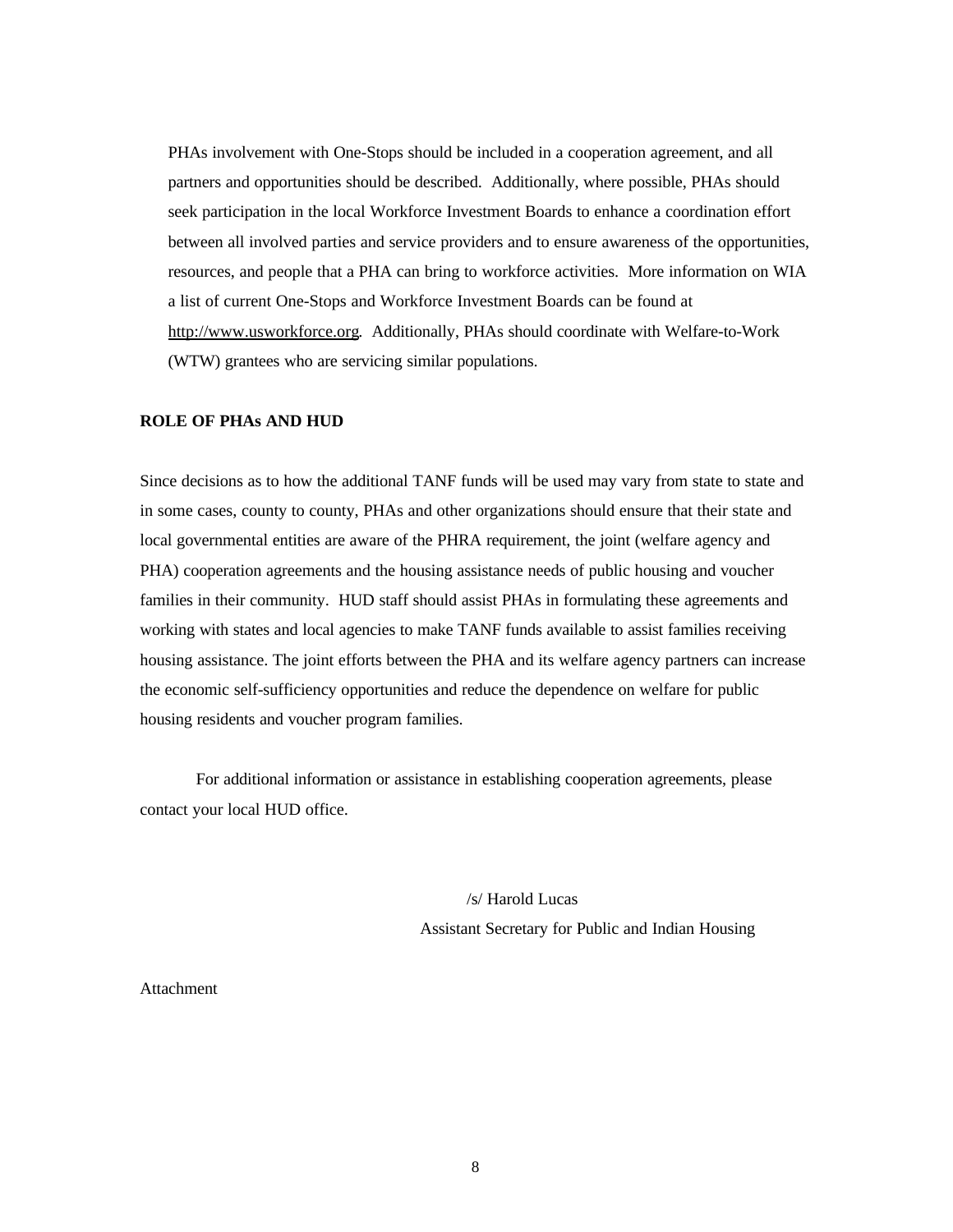# <span id="page-8-0"></span>**Cooperation Agreement for Economic Self-Sufficiency between the Public Housing Agency and the Welfare Agency**

# **MEMORANDUM OF AGREEMENT (MOA)**

This Memorandum of Agreement, hereinafter referred to as "MOA," is made and entered into between the <br>  $(Public Housing Agency), a governmental entity corporation$ hereinafter referred to as the "PHA," and  $(Local Welfare Agency)$ , an organization hereinafter referred to as "Welfare Agency." The parties hereto agree as follows:

**WHEREAS**, the Quality Housing and Work Responsibility Act of 1998 (hereinafter referred to as "PHRA," the Public Housing Reform Act) envisions that the PHA and the Welfare Agency will target services to families who receive housing assistance, and will work together to help these families to become self-sufficient:

**WHEREAS**, the PHA and the Welfare Agency recognize the significant overlap in the population receiving welfare assistance and living in public housing or receiving Section 8 tenant-based assistance;

**WHEREAS**, the PHA and the Welfare Agency recognize that these families have the potential to succeed and become economically self-sufficient where adequate supportive services are provided;

**WHEREAS**, the PHA and the Welfare Agency recognize that coordinated administrative practices support participant self-sufficiency and it is in the best interest of all parties concerned to coordinate efforts aimed at jointly assisting these families in becoming economically self-sufficient so that efforts are not duplicated and so that the strengths of both the PHA and the Welfare Agency can be used to benefit all families; and

**WHEREAS**, the PHA and the Welfare Agency recognize the need for a streamlined process to collect, verify and provide information as necessary to either party in a timely manner to ensure efficient delivery of service, and to detect and deter participant fraud and program noncompliance;

Therefore be it resolved that the parties agree to the following:

# **PURPOSE OF MEMORANDUM OF AGREEMENT (MOA):**

The purpose of this MOA is to carry out, on a local level, Sec.  $512(d)(7)$  of the Public Housing Reform Act of 1998 (PHRA) (implemented at 24 CFR 5.613). That section states, in relevant part, the following:

*"A public housing agency…shall make its best efforts to enter into such cooperation agreements, with State, local, and other agencies providing… welfare or public assistance…, as may be necessary, to provide …information to facilitate administration (of their program requirements) and other information regarding rents, income, and assistance that may assist a public housing agency or welfare or public assistance agency in carrying out its functions"*

*"A public housing agency shall seek to include in a cooperation agreement…requirements and provisions designed to target assistance under welfare and public assistance programs to families residing in public housing projects and families receiving tenant-based assistance under section 8, which may include providing for economic self-sufficiency services within such housing, providing for services deigned to meet the unique employment-related needs of residents*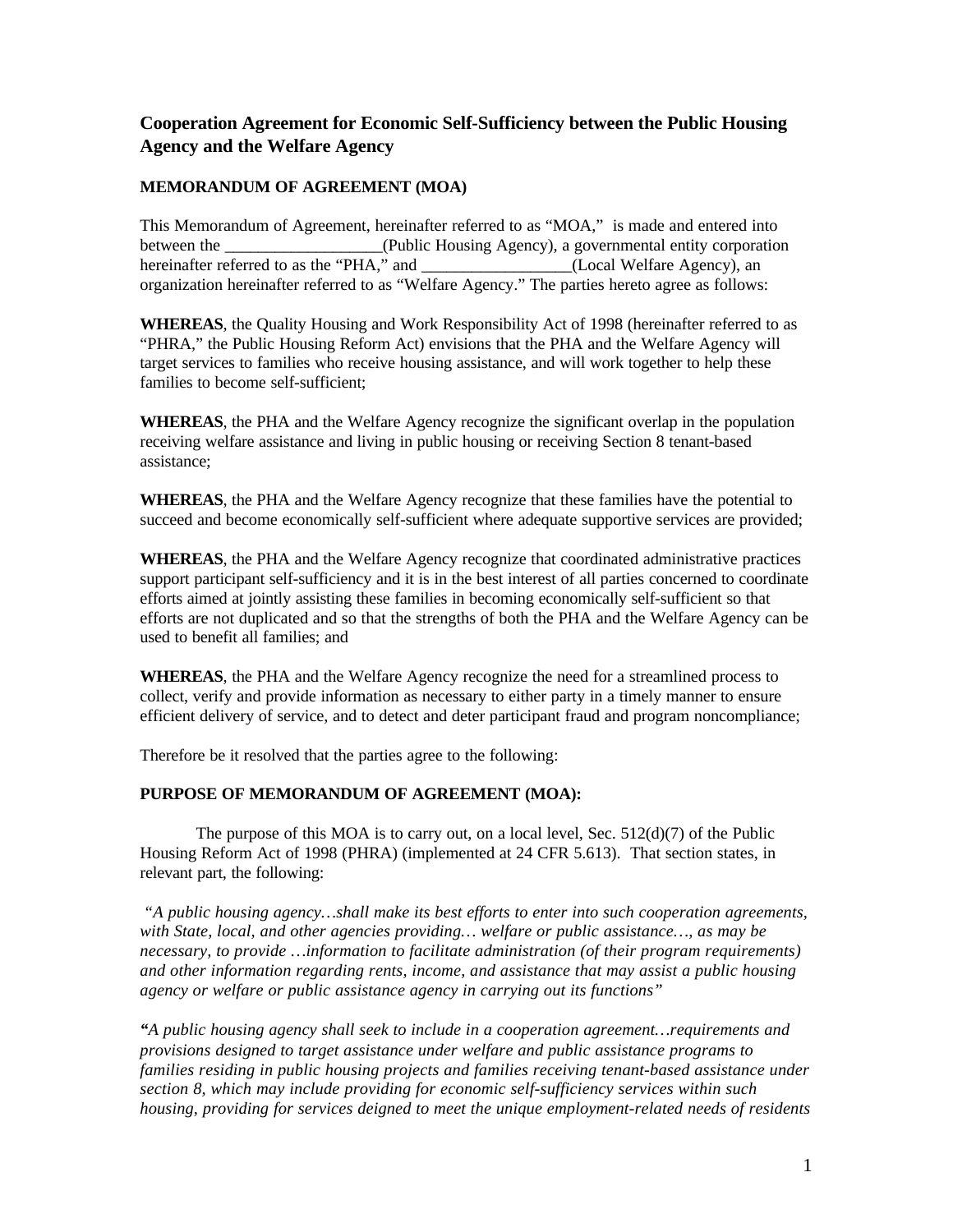*of such housing and recipients of such assistance, providing for placement of workfare positions on-site in such housing, and such other elements as may be appropriate."*

This MOA carries out this provision by identifying common goals and purposes of both the PHA and the Welfare Agency that support the economic self-sufficiency efforts of low-income families receiving welfare assistance and living in public housing or receiving Section 8 tenant-based assistance. The PHA and the Welfare Agency agree to the following goals:

- *(1) Targeting services and resources to families to assist them in achieving economic selfsufficiency;*
- *(2) Coordinating and streamlining the administrative functions to ensure the efficient delivery of services to families; and*
- (3) *Reducing and discouraging fraud and noncompliance with welfare and housing program requirements.*

# **A. TARGETING SERVICES AND RESOURCES**

Sec. 512(d)(7)(B) of the Public Housing Reform Act (PHRA) and 24 CFR 5.613 states that housing authorities and local welfare agencies should enter into cooperative agreements which include provisions designed to target assistance and services to families receiving federal housing assistance. The PHA and the Welfare Agency agree to carry out this provision through targeting services and resources to programs that support the economic self-sufficiency of low-income families receiving welfare assistance and living in public housing or receiving Section 8 tenant-based assistance.

(This section may include but is not limited to: pre and post employment and training activities, job search activities, job development, case management, mentoring, counseling, childcare, transportation, etc. Commitments should include specific information regarding the type of resource or activity, eligible group, length of time, size of program, contract person and any other pertinent information.)

# **Pursuant to this commitment made by the Welfare Agency and the PHA, the following commitments and responsibilities will be provided by the Welfare Agency:**

- 1. **(EXAMPLE ONLY)** The Welfare Agency will arrange for child care for (x number of) families receiving welfare and living in public housing or receiving Section 8 tenant-based assistance during their participation in employment and training related activities for a period agreed upon by the Welfare Agency and the PHA.
- 2. **(EXAMPLE ONLY)** The Welfare Agency will provide or arrange for employment related workshops/job training for (x number of) families receiving welfare and living in public housing or receiving Section 8 assistance for a time period agreed upon by the Welfare Agency and the PHA.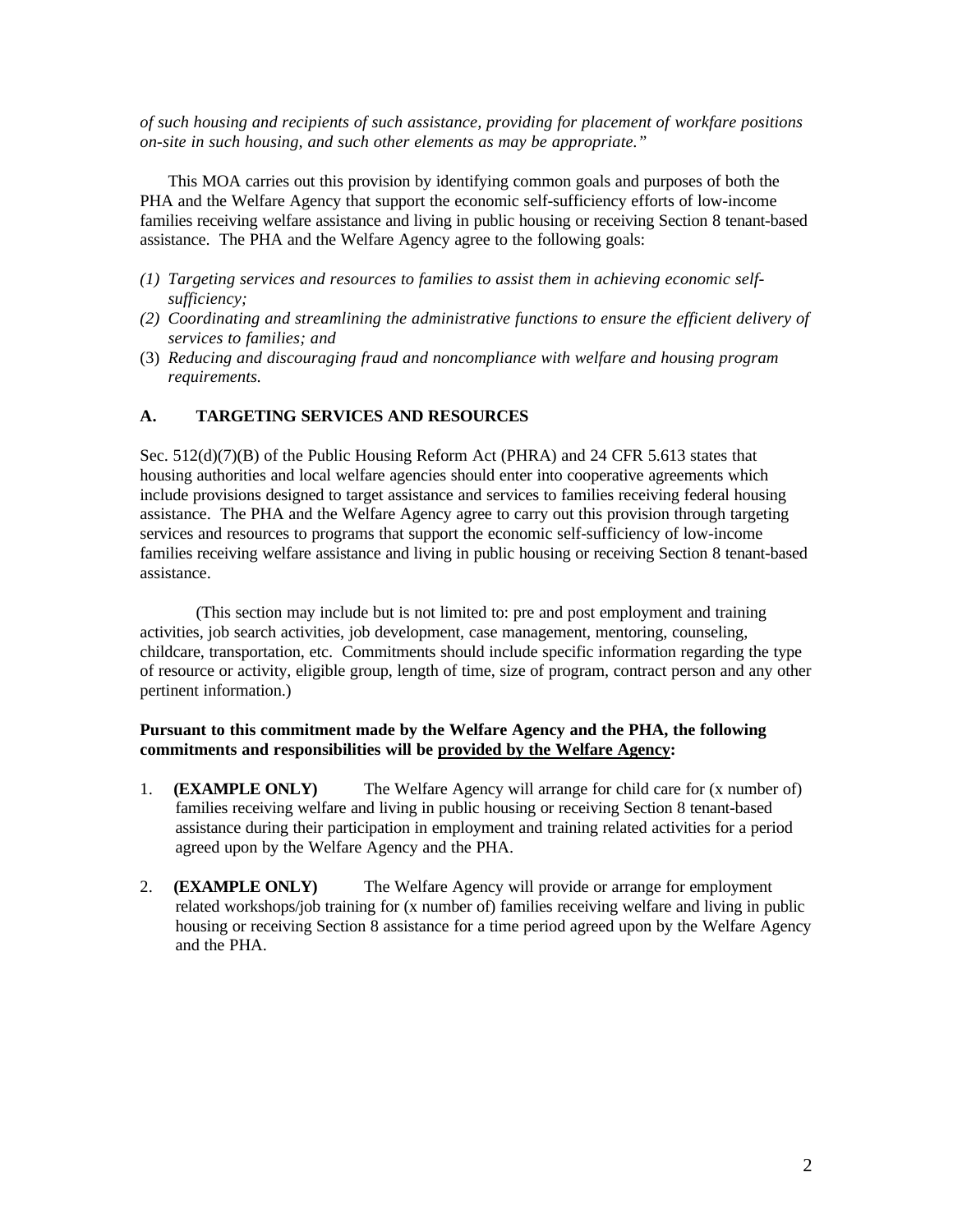# **Pursuant to the commitment made by the Welfare Agency and the PHA, the following commitments and responsibilities will be provided by the PHA:**

- 1. The PHA will send out timely notification to all public housing residents of all joint services provided by the PHA and the Welfare Agency to ensure that an adequate number of families are being served.
- 2. **(EXAMPLE ONLY)** The PHA will provide meeting space for employment related workshops and/or services provided by the Welfare Agency for families receiving welfare and living in public housing or receiving Section 8 assistance for a time period agreed upon by the Welfare Agency and the PHA.
- 3. **(EXAMPLE ONLY)** The PHA will provide for (x number of) families receiving welfare assistance and living in public housing or receiving Section 8 assistance to participate in the Family Self-Sufficiency (FSS) program.
- 4. **(EXAMPLE ONLY)** The PHA will provide for placement of (x number of) workfare positions on-site or with PHA-partner agencies.

# **B. COORDINATING DELIVERY OF ASSISTANCE AND SERVICES**

The Welfare Agency and the PHA will coordinate and streamline the delivery of services to joint recipients of assistance. This will include coordination of resources and program activities, identification of eligible participants and coordination of verification of information to determine program eligibility.

(This section may include but is not limited to joint application and intake process; colocation of resources and staff; joint program resource and referral systems; or, streamlined resource and referral systems. Commitments should be specific regarding the actions to be taken by each Agency.)

# **Pursuant to the commitment made by the Welfare Agency and the PHA, the following commitments and responsibilities will be provided by both the Welfare Agency and the PHA:**

- 1. **(EXAMPLE ONLY***)* The PHA and the Welfare Agency will implement a joint process of referrals for families receiving welfare or living in public housing or receiving Section 8 tenantbased assistance to facilitate admission to welfare or PHA programs. This process is described in Attachment A. {Such an attachment is not included in this model agreement; however, the PHA and the Welfare Agency should attempt to develop a process for inclusion in this agreement}
- 2. **(EXAMPLE ONLY)** The PHA and the Welfare Agency will meet monthly to identify areas of coordination to avoid duplication of service delivery and ways to combine or maximize scare resources. (This may include sharing a staff member jointly paid by the PHA and the Welfare Agency.)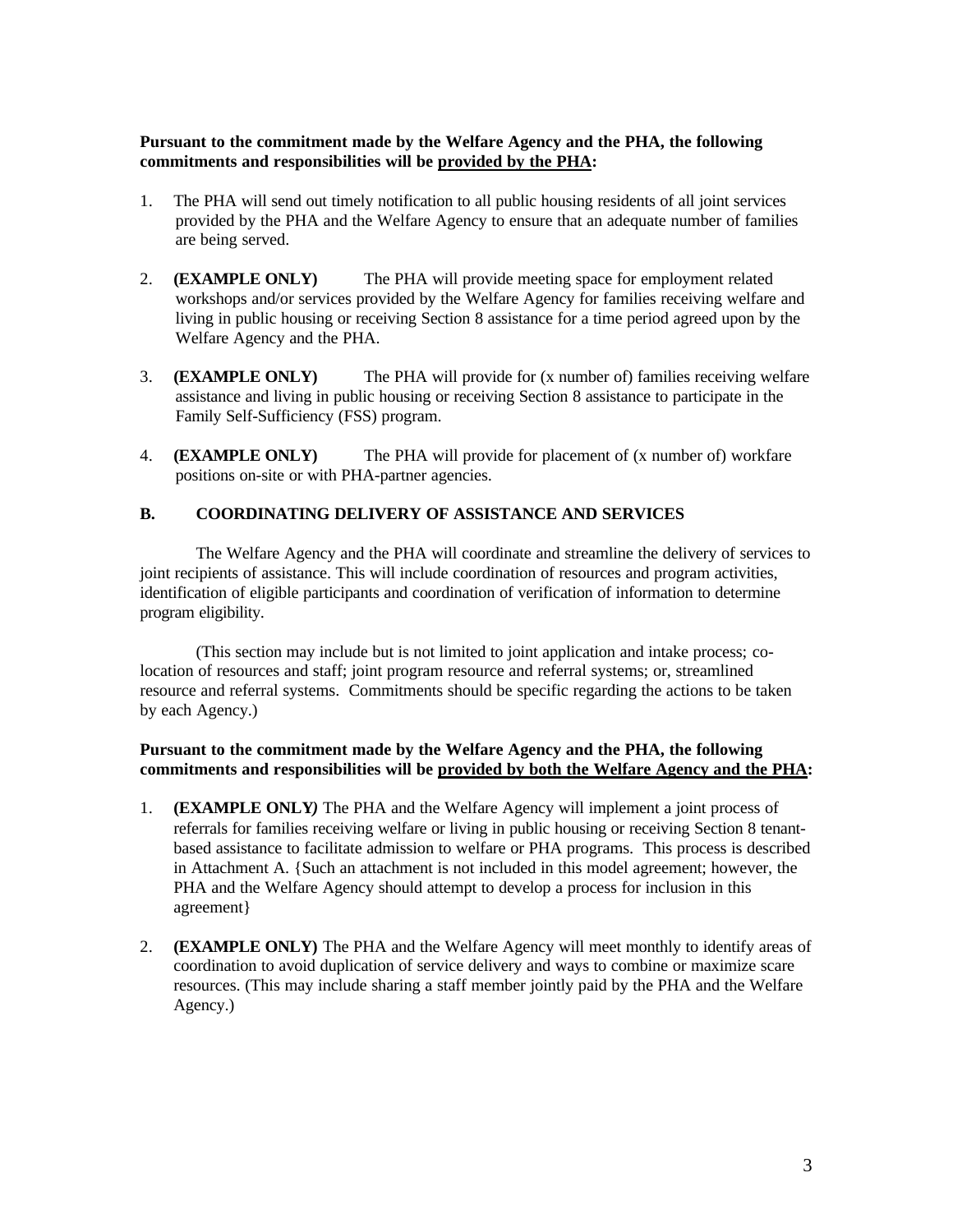## **C. PROVIDING INFORMATION TO REWARD WORK AND PROMOTE COMPLIANCE WITH WELFARE AND HOUSING PROGRAM REQUIREMENTS**

The Public Housing Reform Act requires the PHA to obtain and verify information regarding families living in public housing or receiving Section 8 tenant-based assistance from Welfare Agencies for various specific purposes described below. To carry out these purposes, the PHA and the Welfare Agency have (or will) worked together to streamline and develop joint mechanisms to verify participant income and other information used to determine program eligibility and program compliance. The PHA and the Welfare Agency have (or will) developed and defined joint processes to address participant noncompliance, sanctioning of benefits, and any participant appeals processes. {Where the PHA and the Welfare Agency have developed the joint processes to be used, details of these processes should be included as an Attachment to this agreement.}

(This section may include but is not limited to streamlined collection and sharing of information to determine eligibility; streamlined verification methods; joint information to participants regarding program rules and regulations regarding fraud and program compliance; and, joint appeals process.)

### **The following commitments and responsibilities will be provided by both the Welfare Agency and the PHA:**

- 1. Target Supportive Services. The Welfare Agency and the PHA will implement a jointly developed process for verification by each party, and the sharing of information, for all families jointly served by the Welfare Agency and the PHA in order to determine if a family in public housing or receiving Section 8 assistance is receiving welfare benefits/assistance. This will be done so that supportive services can be targeted as provided by this agreement.
- 2. Provide Welfare to Work Incentives. The Welfare Agency and the PHA will implement a jointly developed process for verification by each party, and the sharing of information, for all families jointly served by the Welfare Agency and the PHA in order to determine if a family in public housing is eligible for a "disallowance of earned income from rent determination" because of an increase in income due to employment during the 12-month period beginning on the date on which the employment began and a phase-in of fifty percent of the total rent increase for the next 12-month period. [Pursuant to PHRA, Sec. 508 (d)] The eligible family must:
	- *A. Reside in public housing; AND*
	- *B. Have experienced an increase in income as a result of employment of a member of the family who was previously unemployed for one or more years; OR*
	- *C. Have experienced an increase in income during participation of a family member in any family self-sufficiency or other job training program; OR*
	- *D. Have or has, within six months, been assisted under any State program for temporary assistance for needy families under part A of title IV of the Social Security Act and whose earned income increases.*
- 3. Encourage Welfare Compliance. The Welfare Agency and the PHA will implement a jointly developed processes for verification by each party, and the sharing of information, for all families jointly served by the Welfare Agency and the PHA in order to determine if a family in public housing or receiving Section 8 assistance that has a decrease in income may have their rent decreased. The Welfare Agency will ensure that the PHA has information *whether the family's welfare benefits/assistance has been reduced or terminated and if*